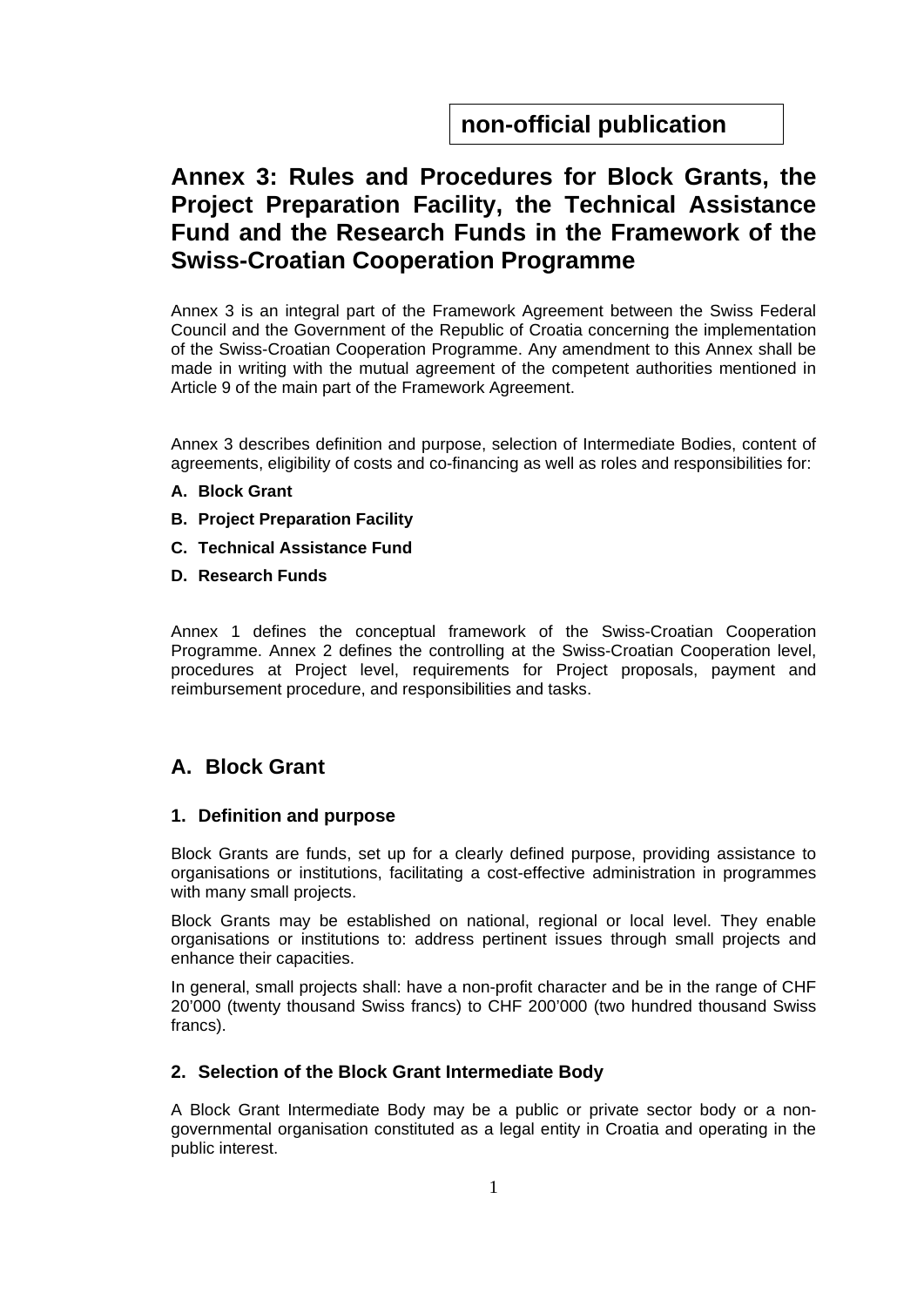In principal, the Block Grant Intermediate Body should have strong ties to the sector in which a Block Grant is to be implemented. The Intermediate Body may act in a consortium with a Swiss partner.

#### **3. Block Grant Agreement**

For each Block Grant, an agreement shall be prepared by the NCU based on a standard Block Grant Agreement provided by SDC. The Block Grant Agreement [may] be signed by the NCU, SDC and the selected Block Grant Intermediate Body. The content of the Block Grant Agreement shall include i.a.:

- Objectives of the Block Grant;
- Organisational structure, roles and responsibilities (incl. constitution of a steering and small project approval committee);
- Procedures for the assessment and selection of small projects (incl. selection criteria);
- Co-financing rules and procedures;
- Implementation schedule;
- Budget and financial planning (incl. management costs);
- Disbursement and audit procedures;
- Monitoring and steering:
- Reporting;
- Publicity measures.

#### **4. Eligibility of costs and co-financing**

Eligible costs for the management and administration of the Block Grant shall be defined in the Block Grant Agreement.

Small projects implemented by the Block Grant Intermediate Body on its own are not eligible for funding by the Block Grant.

The Block Grant's contribution to small projects shall be, as a rule, 90%.

Support by the Block Grant shall not replace subsidised facilities and bank loans.

#### **5. Roles and Responsibilities**

#### **Roles and responsibilities of the NCU include**

Propose the establishment of Block Grants;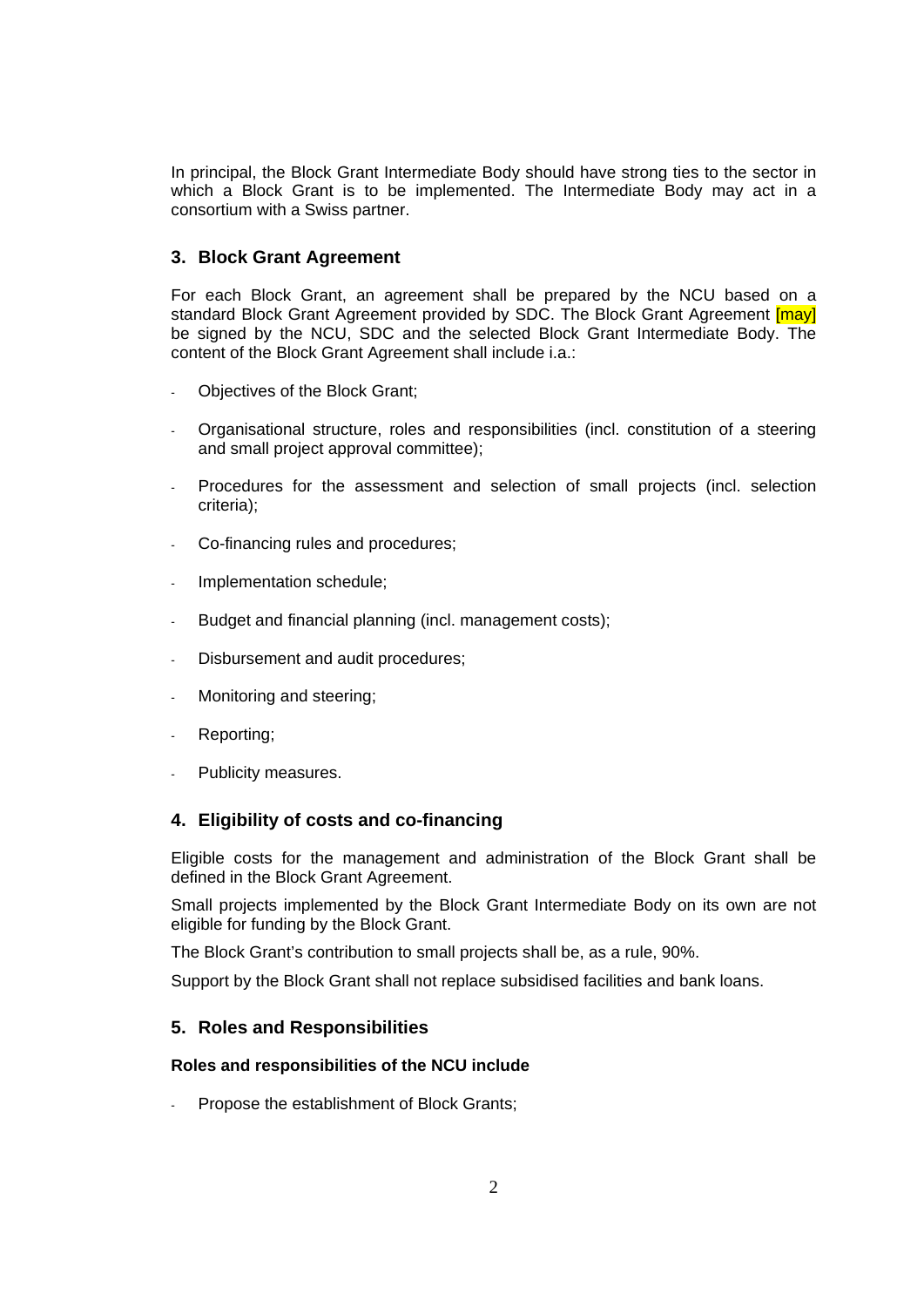- Ensure the establishment of Block Grants including, Block Grant Intermediate Body pre-selection and preparation of agreement;
- Ensure the supervision of Block Grants by establishing adequate monitoring, steering and auditing systems:
- Establish financial control mechanisms;
- Nominate a representative in the steering and small project approval committee;
- Control the efficient and effective use of the Block Grants;
- Ensure regular reporting to SDC on the implementation progress of Block Grants, as well as ensure immediate reporting in case of any irregularities;
- Ensure auditing and follow-up to audit recommendations;
- Ensure inclusion of the Block Grants in the general publicity on the Contribution.

#### **Roles and responsibilities of the Block Grant Intermediate Body include:**

- Overall management of the Block Grant;
- Establish a steering and small project approval committee and act as its secretary;
- Establish an adequate financial and operational controlling system for small project implementation;
- Call for and collect proposals for small projects, review compliance with the proposal requirements and establish selection recommendations;
- Establish contracting arrangements with the organisations and institutions implementing the small projects;
- Apply controlling systems and intervene if required. Inform the NCU on irregularities immediately;
- Report to the NCU. Reporting includes at least an annual progress report and financial reports;
- Publicity on the Block Grant implementation.

#### **Roles and responsibilities of the steering and small project approval committee include:**

- Select small projects for implementation;
- Discuss progress reports;
- Review and adapt small project selection criteria.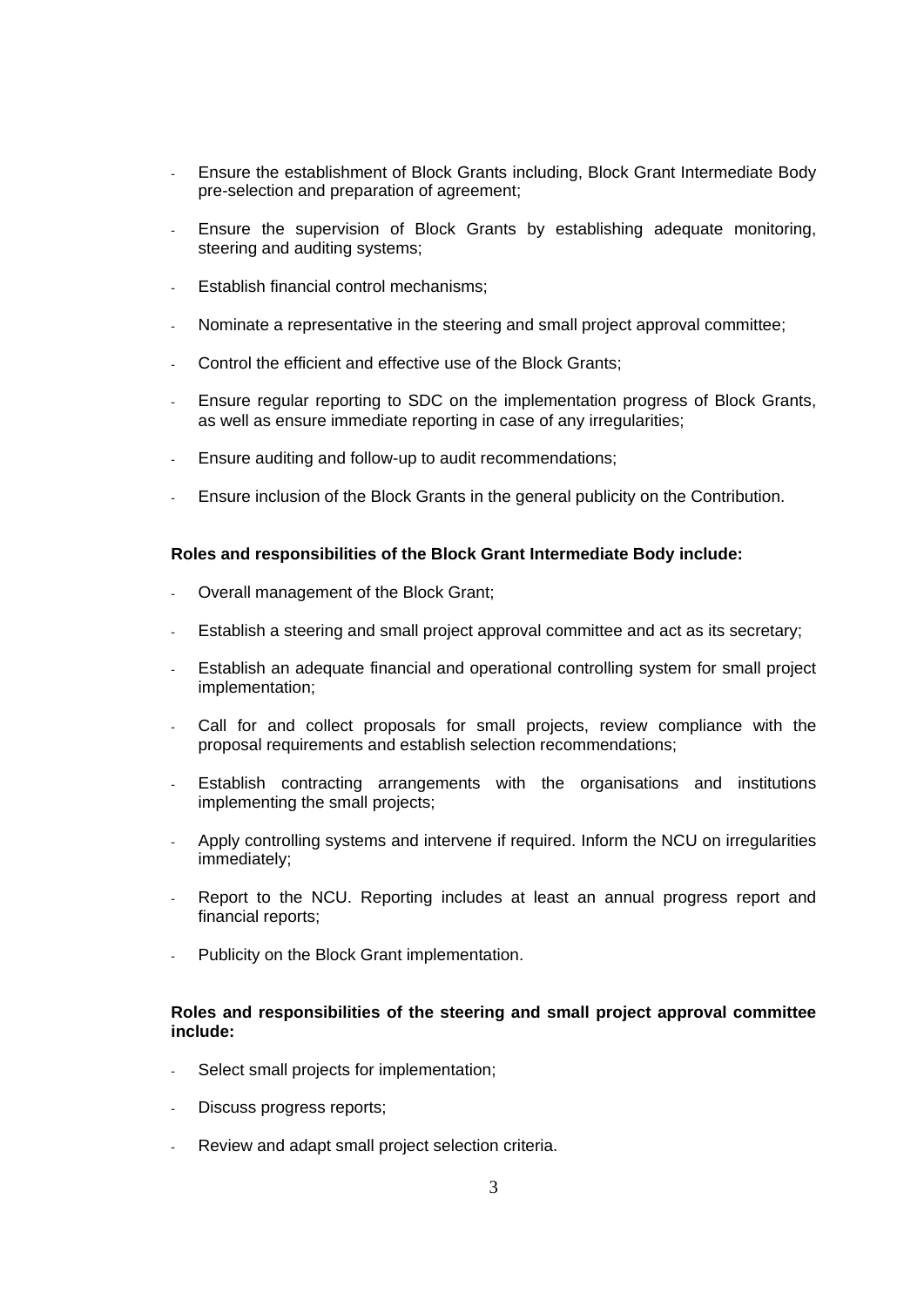#### **Roles and responsibilities of SDC include:**

- Approve in principle the establishment of Block Grants;
- Provide feedback on outlines for Block Grants;
- Decide on the financing of Block Grants;
- Nominate a representative or an observer in the steering and small project approval committee;
- Monitor implementation progress on a general level;
- Assess and discuss implementation progress with the NCU based on annual reporting by the NCU.

Roles and responsibilities may periodically be reviewed. A first review shall take place during the first annual meeting of the Parties.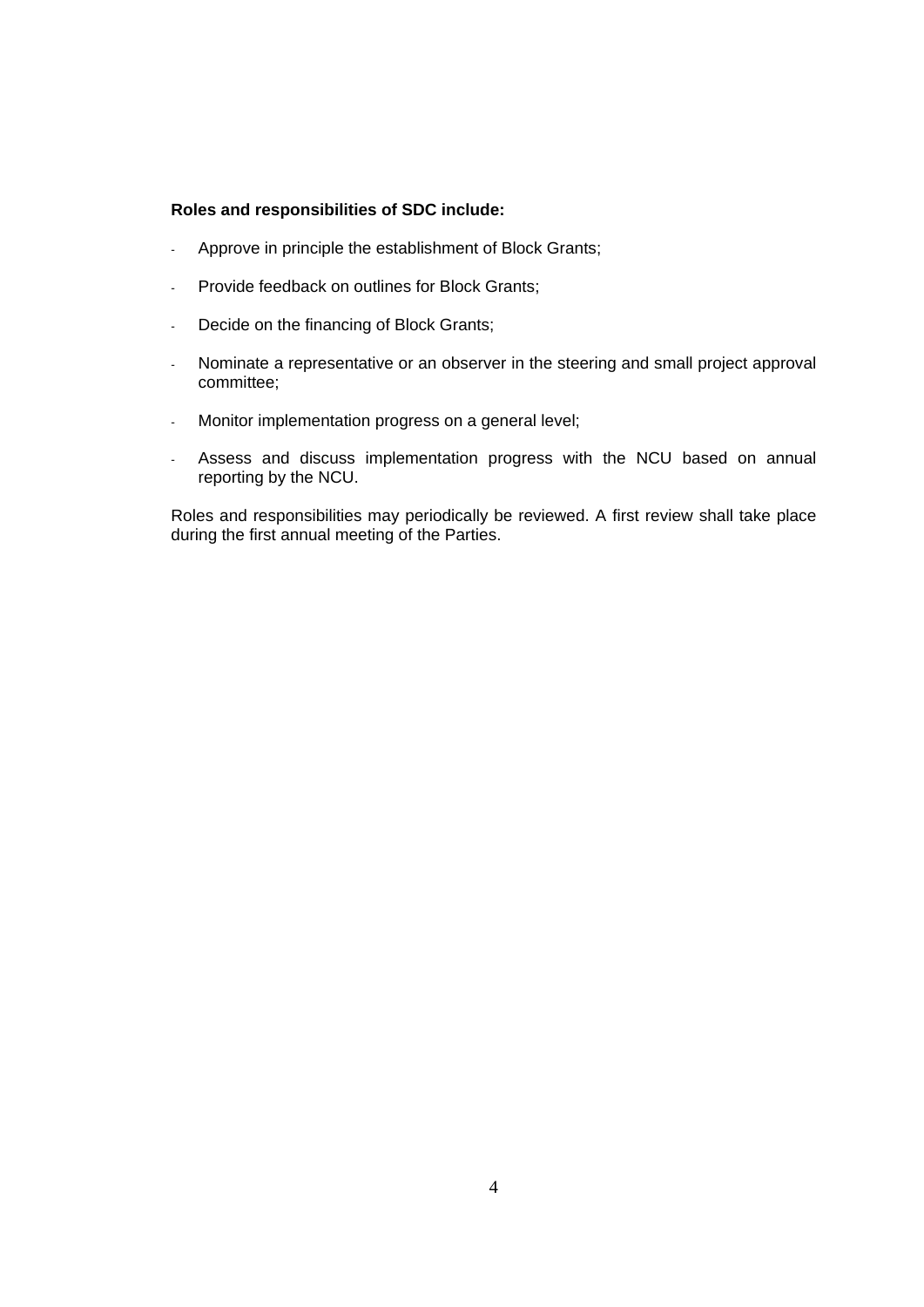## **B. Project Preparation Facility**

### **1. Definition and purpose**

A "Project Preparation Facility" provides financial support for the preparation of the Final Project Proposals (e.g. feasibility studies, environmental impact assessments, etc.).

### **2. Request and approval procedures**

A request for financial support for the preparation of the Final Project Proposal within the Project Preparation Facility must be part of the Project Outline (see Annex 2, Chapter 2.1). Costs for such assistance can be retroactively supported through the Project Preparation Facility, also if such costs occur before the entry into force of the Framework Agreement. SDC or SECO shall assess whether the requested assistance for project preparation is suitable for financial support. The decision on the provision for financial support for the elaboration of the Final Project Proposal is part of the decision by Switzerland on the Project Outline.

### **3. Management of the Project Preparation Facility**

The Project Preparation Facility is managed by the NCU. The NCU may delegate part of the tasks and responsibilities to an Intermediate Body and an Executing Agency.

## **4. Project Preparation Facility Agreement**

The Project Preparation Facility Agreement shall be prepared and signed by the NCU on the Croatian side and by SDC/SECO on the Swiss side. The content of the Project Preparation Facility Agreement shall include i.a.:

- Objectives of the Project Preparation Facility;
- Roles and responsibilities:
- Detailed listing of costs eligible for financing;
- Co-financing;
- Audit procedures, monitoring and reporting.

## **5. Co-financing**

Financial means provided by the Project Preparation Facility require a minimum cofinancing of 15% by the recipient or any third party. The co-financing rate shall be determined on a case-by-case basis.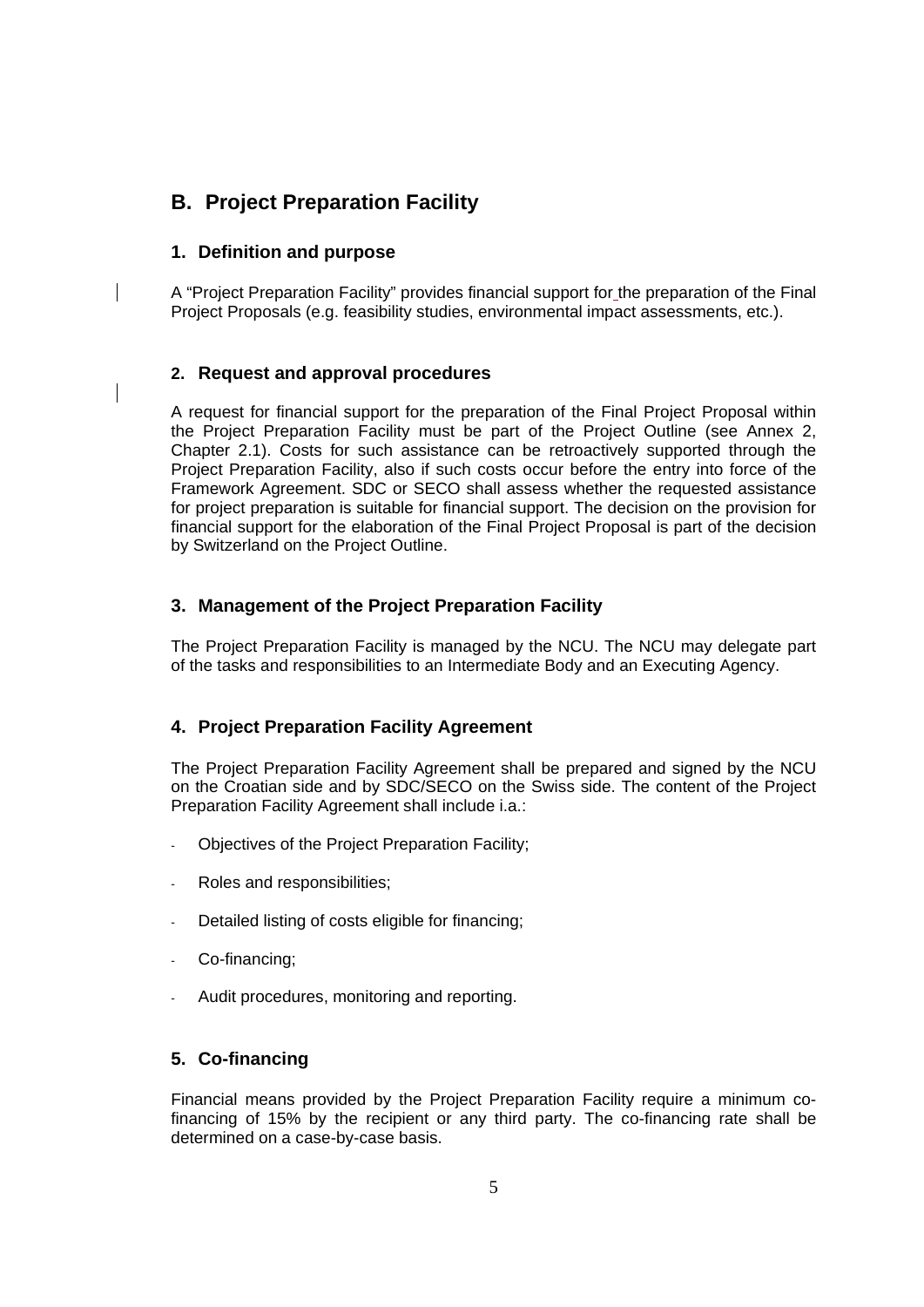## **C. Technical Assistance Fund**

#### **1. Definition and purpose**

A Technical Assistance Fund may be established to contribute to some additional costs incurred by Croatia for the efficient and effective implementation of the Contribution.

#### **2. Eligible costs**

Costs incurred by the Croatian authorities for the management, implementation, monitoring and control of the Contribution are in general not eligible for financing. However, some costs incurred by the Croatian authorities for tasks performed additionally and exclusively for the implementation of the Contribution are eligible for financing, if they belong to one of the following categories:

- a) Costs of Committees established in the framework of the Swiss-Croatian Cooperation Programme as defined in the Technical Assistance Fund Agreement;
- b) Training for the NCU, Intermediate Bodies and potential Executing Agencies with the objective to prepare themselves for the Swiss-Croatian Cooperation Programme;
- c) Hiring of consultants for the review of Project proposals addressed to the NCU and the preparation of financing requests to Switzerland;
- d) Hiring of consultants for the monitoring and for the review of Projects financed by the Contribution and of the overall Swiss-Croatian Cooperation Programme;
- e) Hiring of consultants for the preparation of Final Project Proposals for Projects that are classified in the funding guideline "human and social development" (Annex 1, Chapter 5);
- f) External audits and on the spot checks of Projects related to the Contribution, where this relates to activities above and beyond the normal obligations of Croatia; including performing the Compliance / System Audit;
- g) Hiring of consultants for final evaluations of Projects that may be requested by the Parties. The NCU and SDC/SECO can agree that SECO/SDC hire the respective consultants and that the corresponding cost would be financed through the Technical Assistance Fund;
- h) Publicity measures related to the Contribution;
- i) Costs for the participation in meetings with Swiss authorities held outside of Zagreb;
- j) Translation costs of the NCU and Intermediate Bodies at the level of the management of the Swiss Contribution;
- k) Additional equipment, including software, specifically procured for the implementation of the Contribution.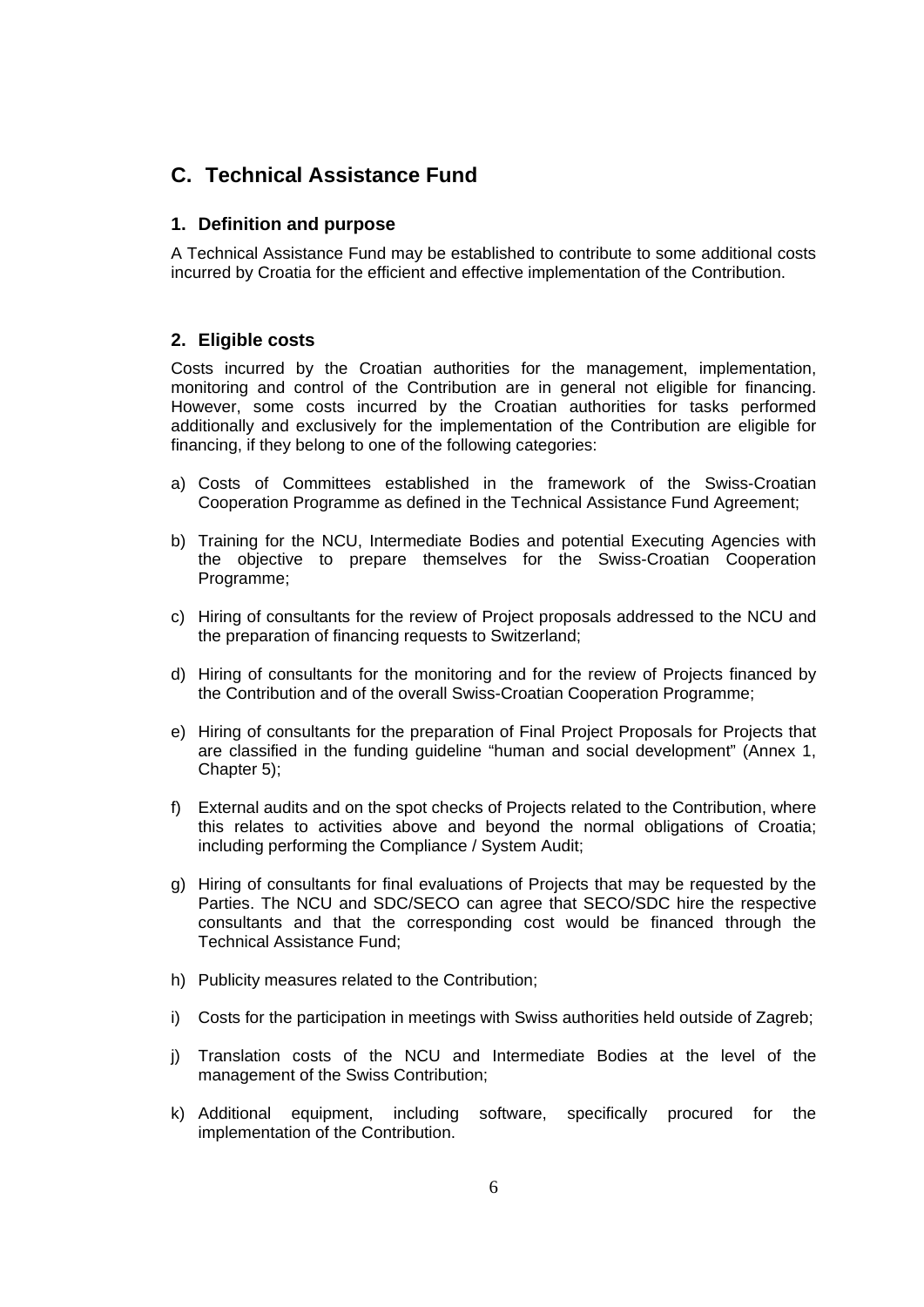### **3. Intermediate Body for the Technical Assistance Fund**

The Intermediate Body of the Technical Assistance Fund is the NCU.

### **4. Technical Assistance Fund Agreement**

The Technical Assistance Fund Agreement shall be prepared and signed by the NCU on the Croatian side and by SDC/SECO on the Swiss side. The content of the Technical Assistance Fund Agreement shall include inter alia:

- Objectives of the Technical Assistance Fund;
- Detailed listing of costs eligible for financing;
- Organisational structure, roles and responsibilities;
- Procedures;
- Budget and financial planning;
- Audit procedures;
- Monitoring and steering;
- Reporting.